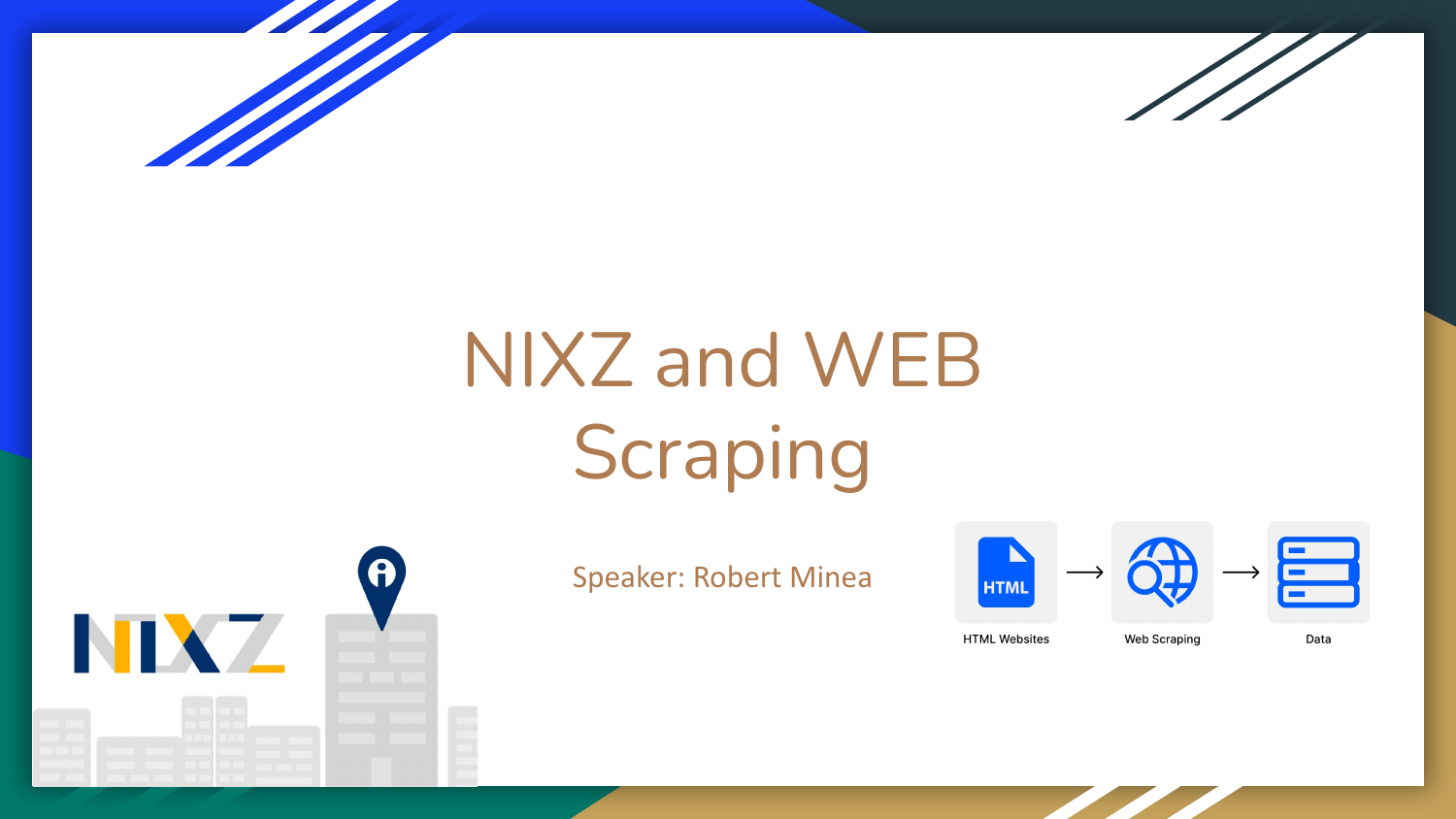## Getting ready for the workshop

[www.eonics.nl/download](http://www.eonics.nl/download)

#### **WINDOWS**

Download the Windows script and place it on Desktop 1. Right click > Run as Administrator on the executable and follow the instructions

#### **MacOS**

Download the MAC script and place it on Desktop:

1. Press CMD + SPACE

2. Search for "Terminal"

3. Execute 'cd Desktop'

4. Execute 'chmod 0755 macInit.sh'

5. Execute './macInit.sh'

Then insert your password and press ENTER when required

#### **Linux**

Download the Linux script and place it on Desktop

- 1. Open a terminal
- 2. Navigate to Desktop
- 3. Execute 'chmod 0755 linuxInit.sh'
- 4. Execute './linuxInit.sh'

Then insert your password and press ENTER when required

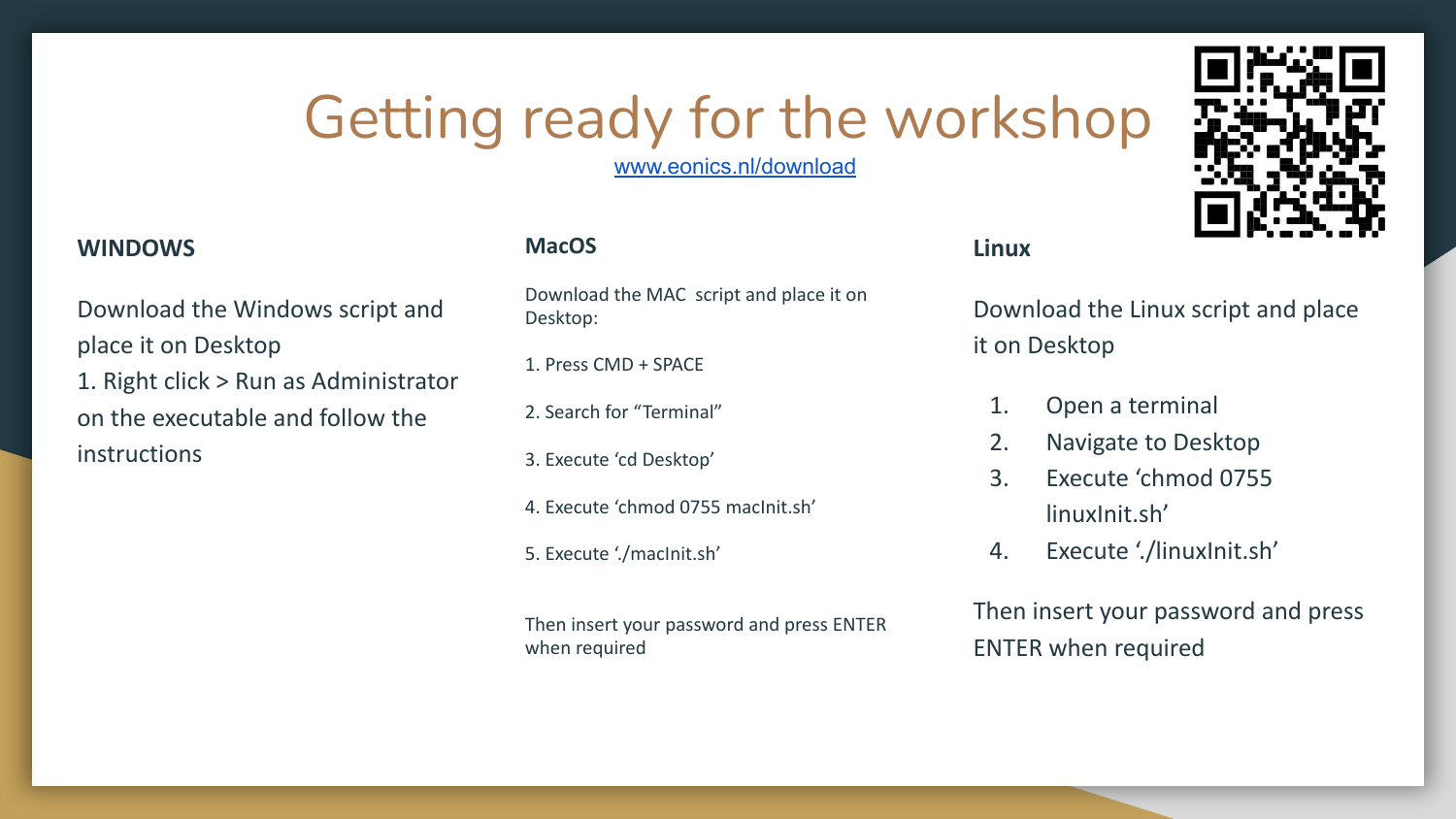

## What is NIXZ?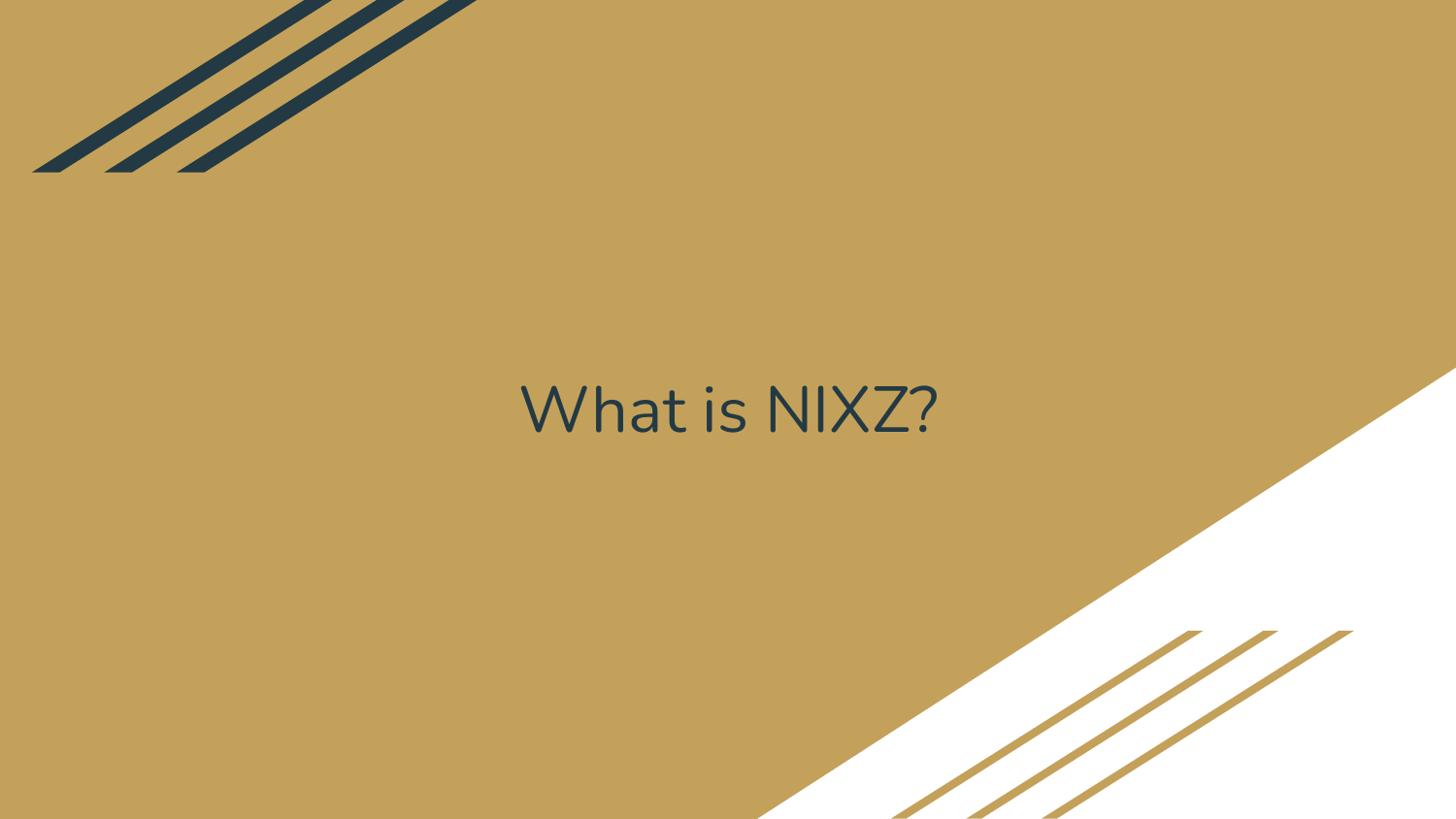## NIXZ does Robotic Process Automation

- Automates repetitive tasks
- Automatically extracts information from the web
- Connects information between web environment
- Basically keeps you up-to-date automatically ;)

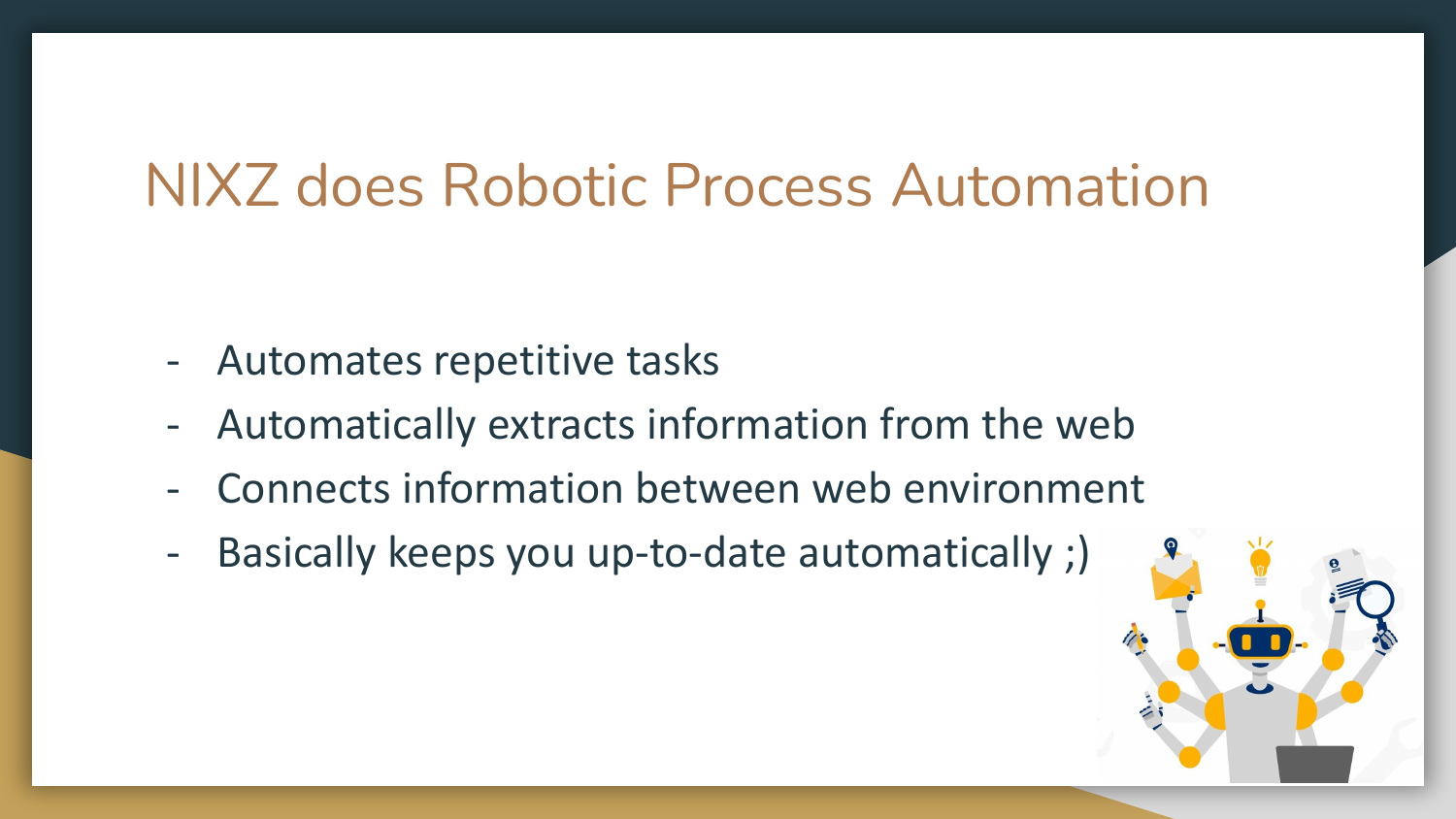

## - How? - Scripts, a lot of scripts, for web scraping

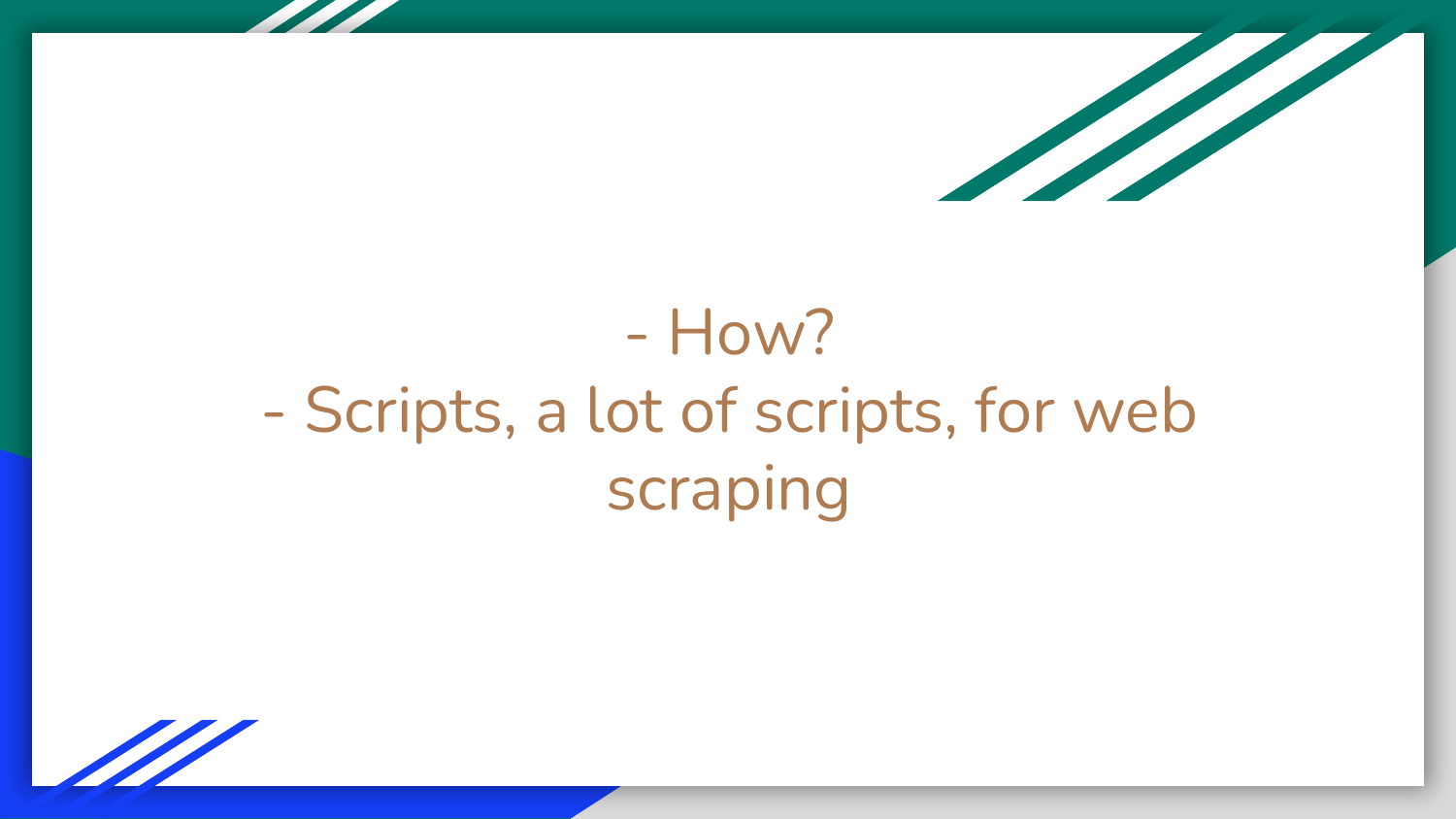

- Protractor makes life easier for controlling browser behaviour
- Actually great tool for GUI Testing
- We will use it in combination with TestX and CoffeeScript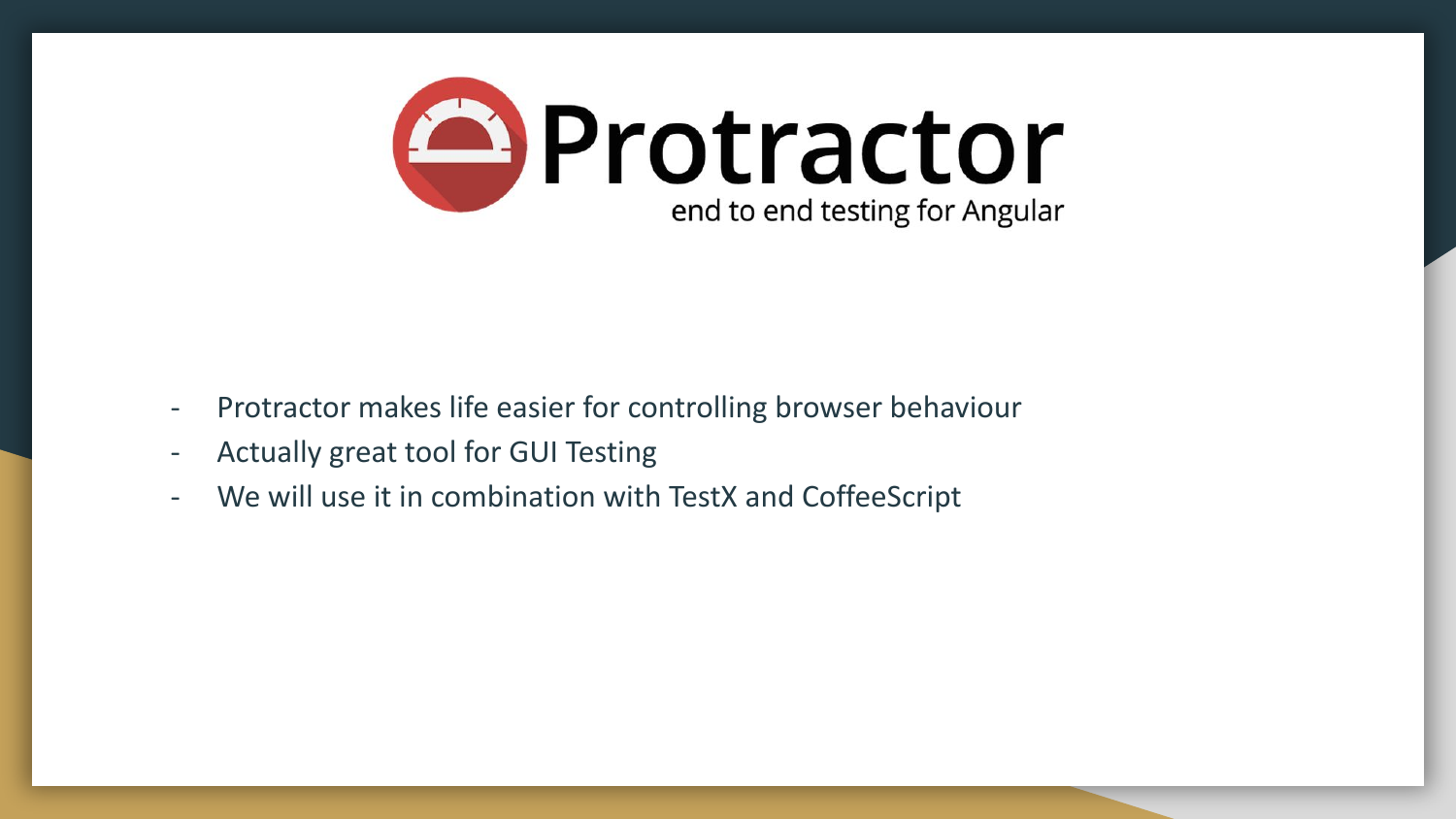## TestX makes protractor accessible

- $-$  go to: 1
- url: /
- 3  $-$  wait:
	- googleBigLogo
- refresh page 5
- 6 - wait:
	- googleBigLogo
- 8  $-$  go back
- go forward  $\overline{9}$
- 10 - wait:

 $11$ 

- googleBigLogo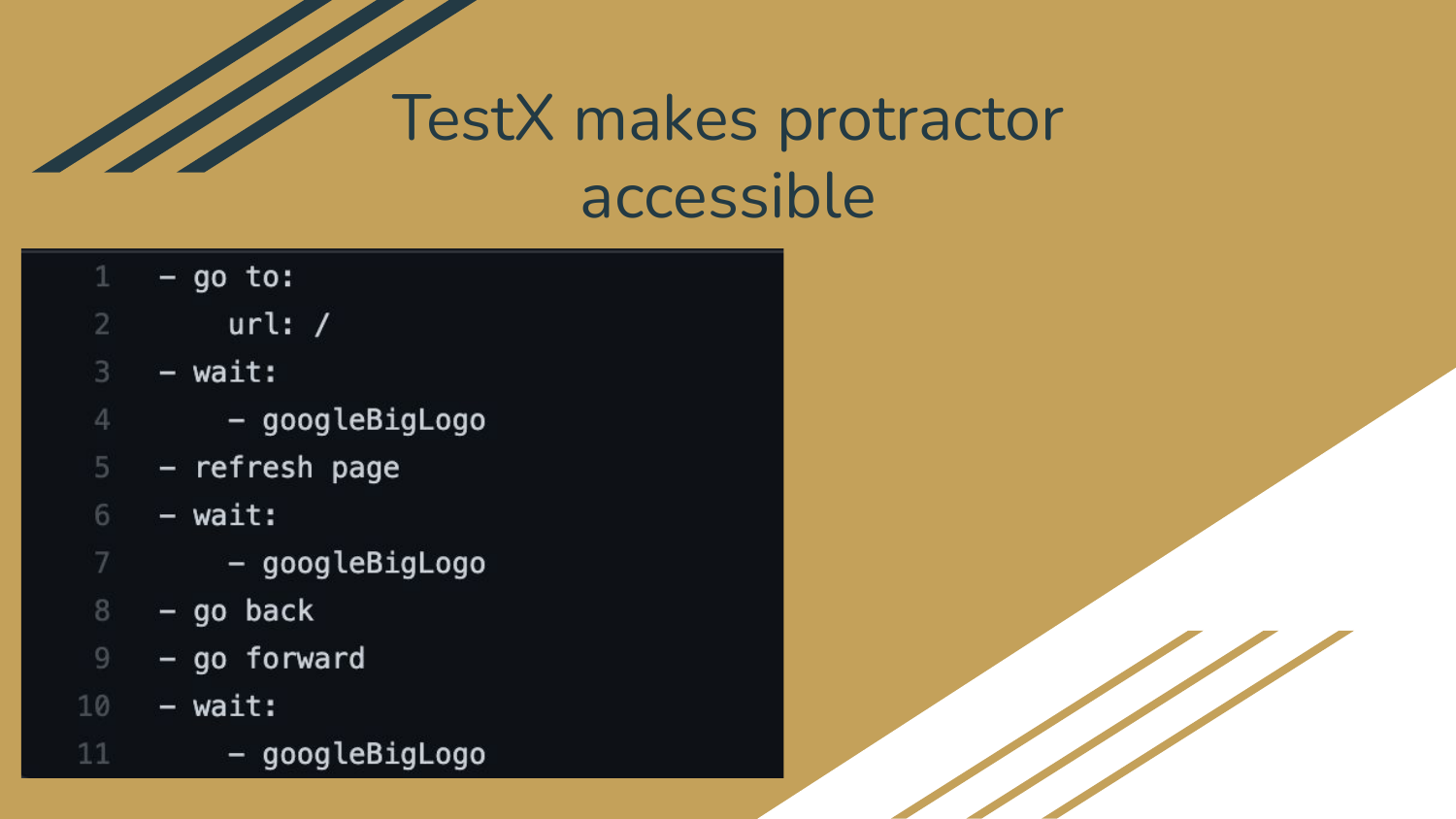### Project structure that you will work with

 $\times$  **M** keywords dindex.coffee  $\vee$  **N**objects **4** index.coffee  $\vee$  **I** scripts my-first-script.testx mySecondScript.testx  $\vee$  **le** spec **■** my-first-spec.coffee  $\sum$  testresults **4** conf.coffee **ill** output.txt package.json package-lock.json

- Objects: locators for the elements that you will find on your webPage
- Keywords: contains 'functions' that will be run by calling them in the testx files
- Scripts: contains the actual testx files with the instructions
- Conf.coffee contains the configuration needed by protractor to run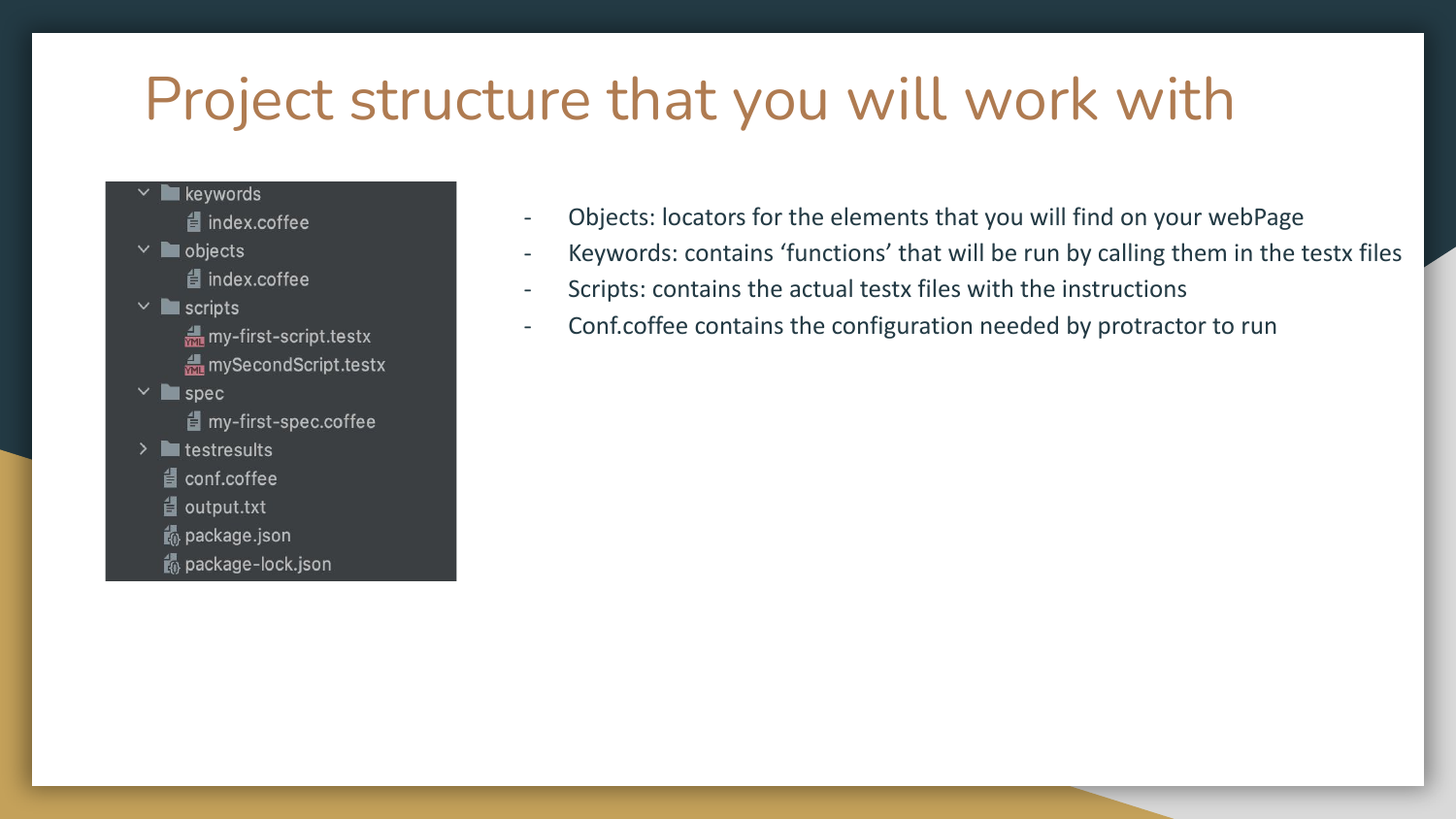### Showcase time

## How to extract elements from the page using xpath and run the script

[www.eonics.nl/download](http://www.eonics.nl/download)

googleScrape.zip file

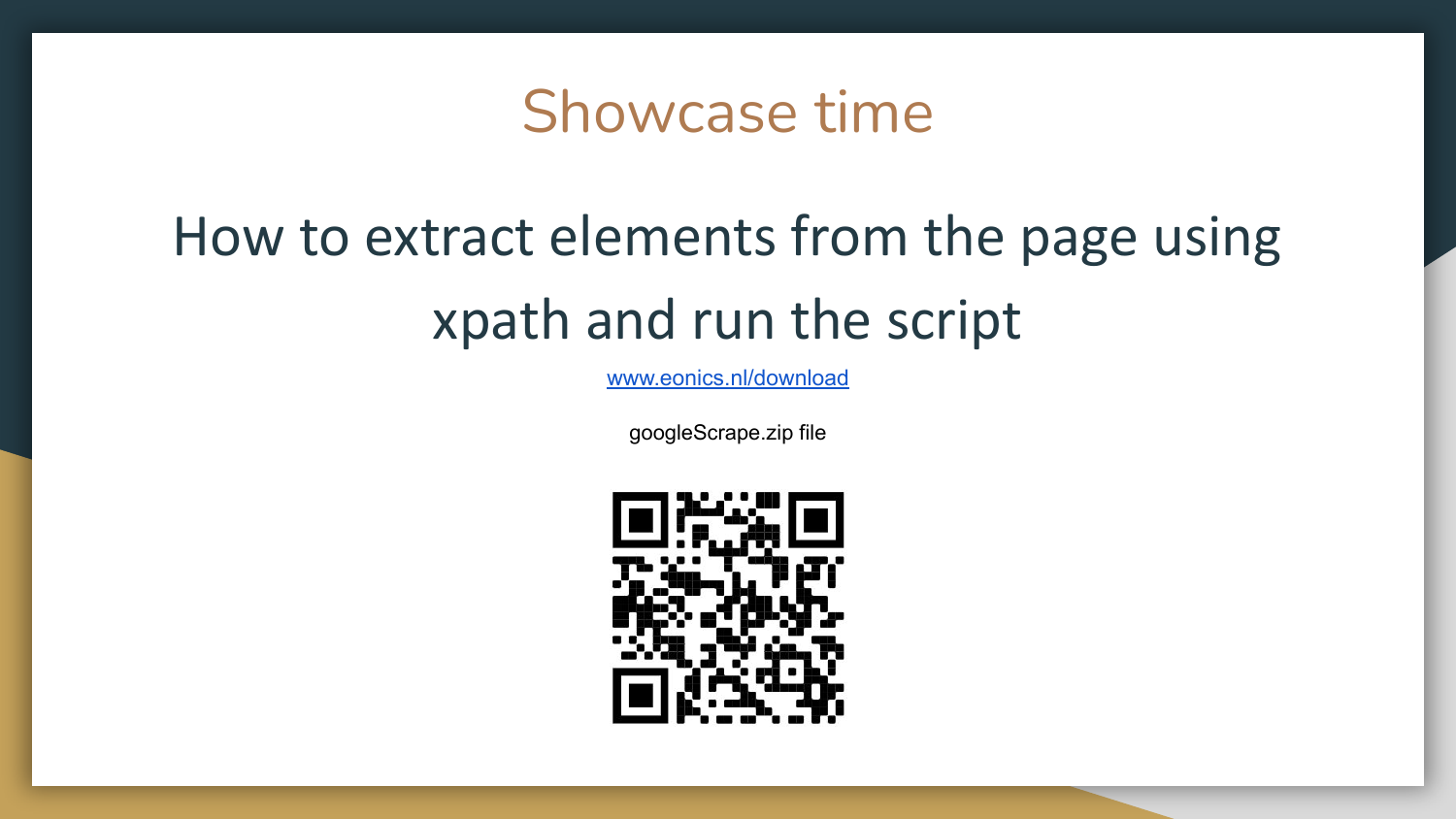### Workshop task

Go to<https://www.pathe.nl/films>, and extract to the output.txt file the title of the movies and their length (e.g. 130 minutes) or some information about them, by clicking on the first 5 movies that appear in the list.

> This will run the script: protractor conf.coffee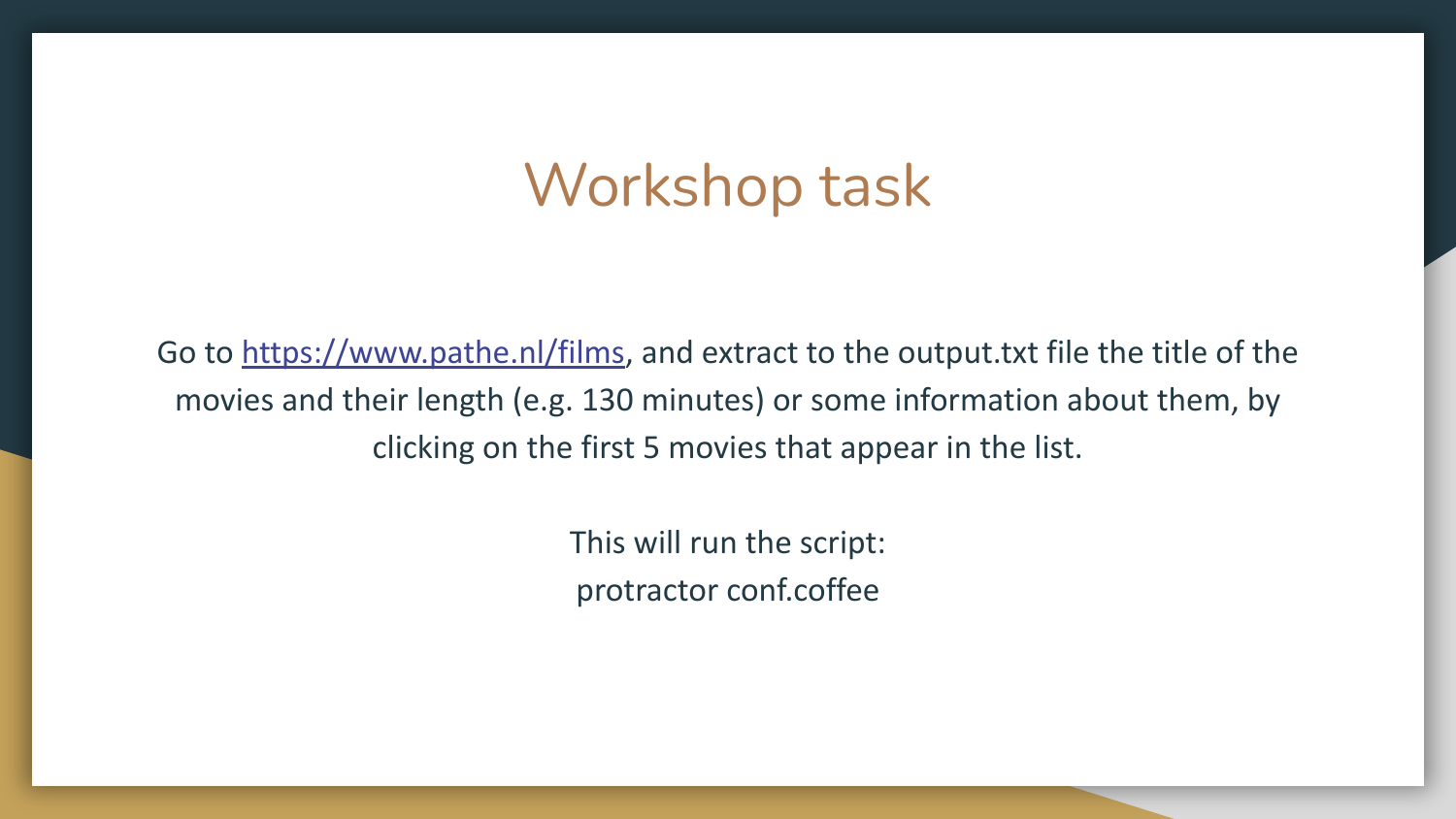## What happens in production?



- The scripts get dockerized
- The central dashboard monitors all bots and schedules the scripts
- The servers that have the docker containers with the scripts will run them